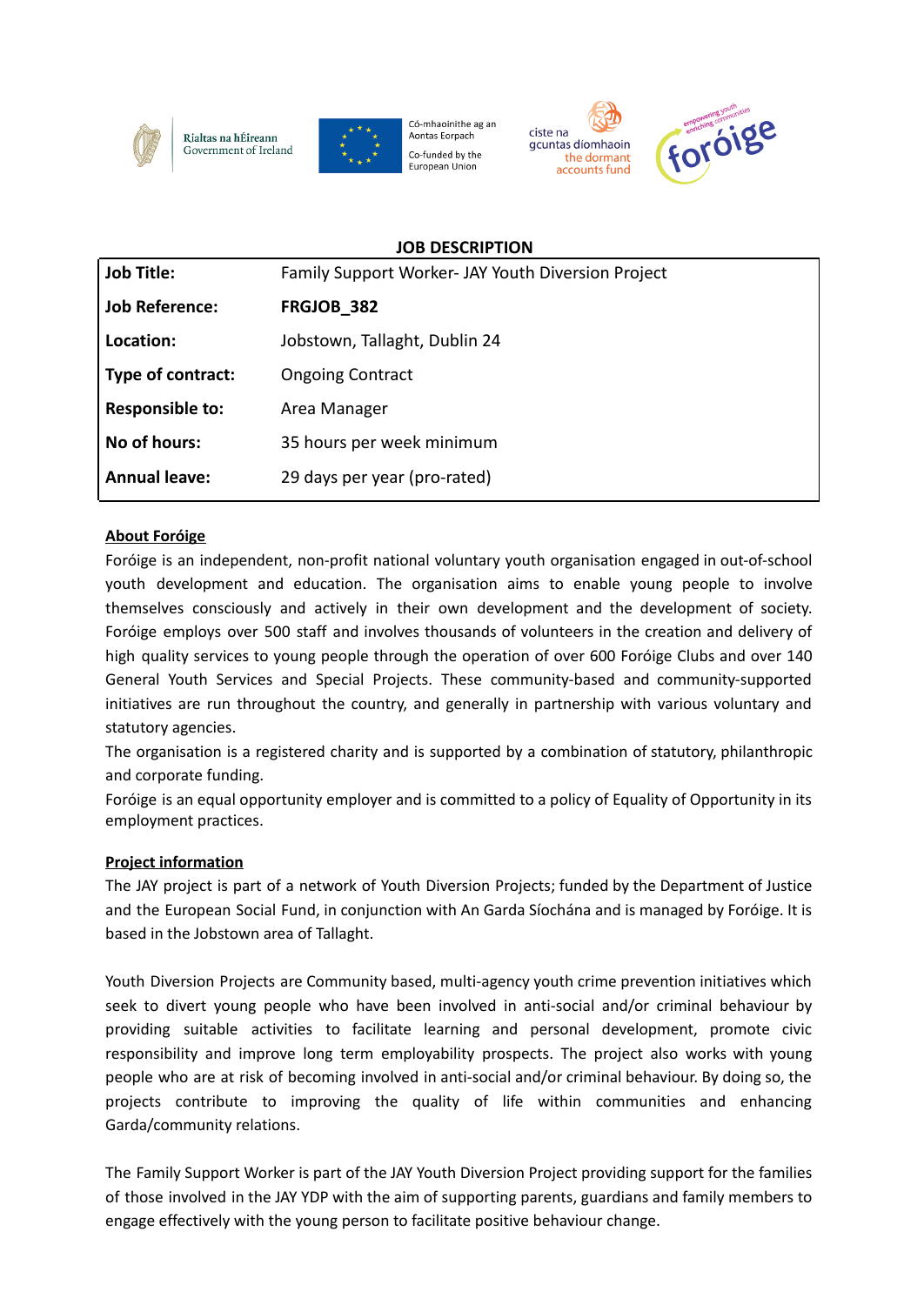The Family Support Worker will be employed by Foróige and will be given a contract of employment. It must be understood however, that if the position becomes redundant at any time during the period of the contract or if the funding for the post is discontinued or a post holder fails to perform satisfactorily, employment may be terminated.

### **Role & Key Responsibilities**

A vacancy currently exists for a Family Support Worker within the JAY Project. The duties of the Family Support Worker will include:

- Engaging parents of JAY Project participants in a process of learning and development that will enable them to examine their own and their child's behaviours and aid them to support their child to make positive lifestyle choices that will protect them from involvement in criminal, harmful or socially unacceptable behaviours
- Identifying and responding to the needs of project participants' families in line with the YLS/CMI 2.0 and in conjunction with the Youth Justice Workers and developing case plans to meet those needs
- Identifying, designing, implementing and evaluating effective parenting and parent/ child interventions and supports
- Engaging with and supporting young people, parents, guardians and family members to engage effectively with their young person to facilitate positive behaviour change
- Providing engagement through a planned programme of individual and group-work and through outreach work where required
- Enlisting the support of parents, family members, community groups and other agencies to enhance the support and development opportunities for young people
- Building and maintaining relationships with local stakeholders, particularly An Garda Síochána, Tusla and other youth & family services in the catchment area
- Ensuring that the JAY Project is operating in accordance with the YDP Operational requirements, assessment and case planning guidelines and all other policies and guidelines set out by Foróige
- Completing accurately and submitting on time written plans and reports as required for Management, Project Committee and funders as well as other administrative requirements, timesheets, expenses, petty cash etc.
- Operating efficient office procedures in line with data protection act requirements e.g. filing, keeping records etc.
- Attending committee and team meetings and preparing written reports as required by Management, Project Committee and Funders

# **Professional Qualifications and Experience (E=essential; D=Desirable)**

Education to Degree standard preferably in Youth / Justice / Social / Family Support work (E) (Note; candidates with exceptional, relevant work experience may also be considered in lieu of degree qualifications)

- 1 year experience in a Youth Justice, Family Support or similar role. (E)
- Experience in providing support to parents & families (D)
- Access to a car and full Irish driving licence (E) D1 Licence (D)
- Relevant paid or voluntary experience of working with young people and/or families (E)
- Exposure and understanding of Youth Diversion work and of working with young people and families from minority ethnic groups (D)

# **Person Specification** (All **Essential** requirements)

- Understanding of family support work and principles
- Ability to build and maintain effective relationships with parents & young people
- Good interpersonal skills, including ability to liaise with a wide range of contacts and build and maintain effective working relationships